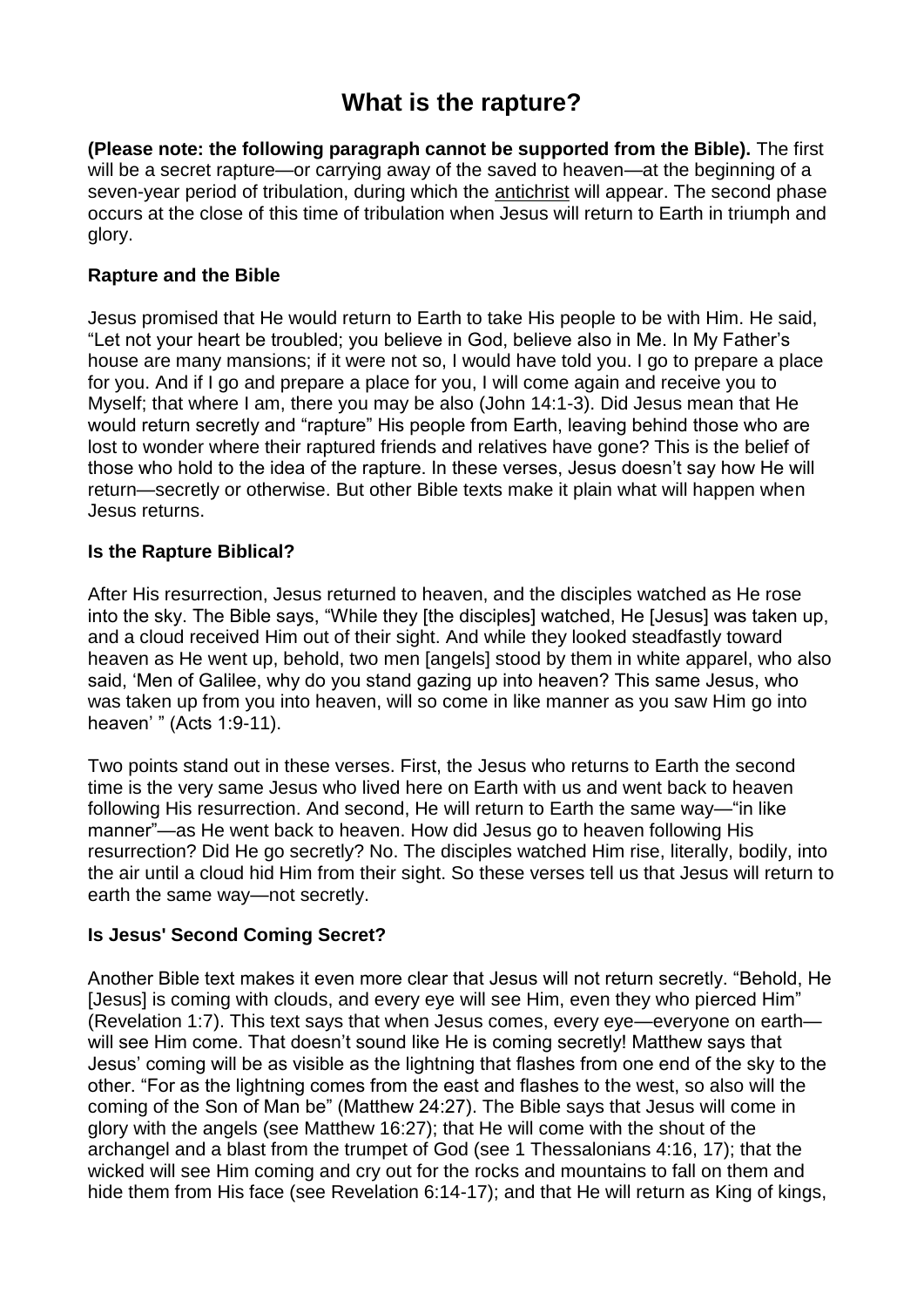leading the armies of heavenly angels (see Revelation 19:11-16). All these texts make it clear that Jesus' coming is anything but secret!

## **Will Jesus come like a thief in the night?**

The Bible says, "The day of the Lord will come as a thief in the night, in which the heavens will pass away with a great noise, and the elements will melt with fervent heat; both the earth and the works that are in it will be burned up" (2 Peter 3:10, NKJV; see also 1 Thessalonians 5:2). But does this mean that He will come secretly and snatch away the saved, leaving the wicked behind? No. This very text that says Jesus will come like a thief in the night, also says that the heavens will pass away with a great noise. That won't be secret!

So what does it mean for Jesus to come "like a thief in the night?" The apostle Paul says, "But you, brethren, are not in darkness, so that this Day should overtake you as a thief. You are all sons of light and sons of the day. We are not of the night nor of darkness. Therefore let us not sleep, as others do, but let us watch and be sober" (1 Thessalonians 5:4-6). Jesus' coming will be unexpected by those who are not watching and waiting for Him. It will come upon them like a thief in the night. But His people—who are not of the night nor of darkness—will be looking for Him. They will be aware of the [signs](https://ilford.adventistchurch.org.uk/bibleinfo_topics/signs-jesus-coming) of His [coming](https://ilford.adventistchurch.org.uk/bibleinfo_topics/signs-jesus-coming) and will know that it is near. Jesus' coming will not overtake them like the unexpected appearance of a thief. That's what the Bible means by saying that Jesus' coming will be like a thief in the night—it will be unexpected to those who are not watching for Him.

# **The "Day" of the Lord comes as a thief in the night**

Note: both 2 Peter 3:10 and 1 Thessalonians 5:2 do not speak about the "Lord" coming as a thief in the night, but rather the "day" of the Lord coming as a thief. This completely changes the meaning of the verse. In fact, the subject of the sentence is "day," while the phrase modifying the subject is "of the Lord." Christians are to watch and be ready for the "day" of the Lord to come suddenly, but once the event is at hand it cannot be hidden. It will be very obvious when Jesus comes again!

## **Raptured or Left Behind?**

But doesn't Matthew 24:37-42 say that when Jesus comes, some people will be snatched away and others will be left behind? Let's see what Matthew says. "But as the days of Noah were, so also will the coming of the Son of Man be. For as in the days before the flood, they were eating and drinking, marrying and giving in marriage, until the day that Noah entered the ark, and did not know until the flood came and **took them all away**, so also will the coming of the Son of Man be. Then two men will be in the field: one will be taken and the other left. Two women will be grinding at the mill: one will be **taken** and the other **left**. Watch therefore, for you do not know what hour your Lord is coming" (Matthew 24:37-42).

Matthew says that when Jesus comes it will be like it was in the time of Noah—some people will be saved (left) and other people will be destroyed (taken). Looking more indepth at Matthew's wording, those who are "taken" when Jesus comes are those who are lost, taken away, and destroyed by the brightness of His coming (see 2 Thessalonians 2:8).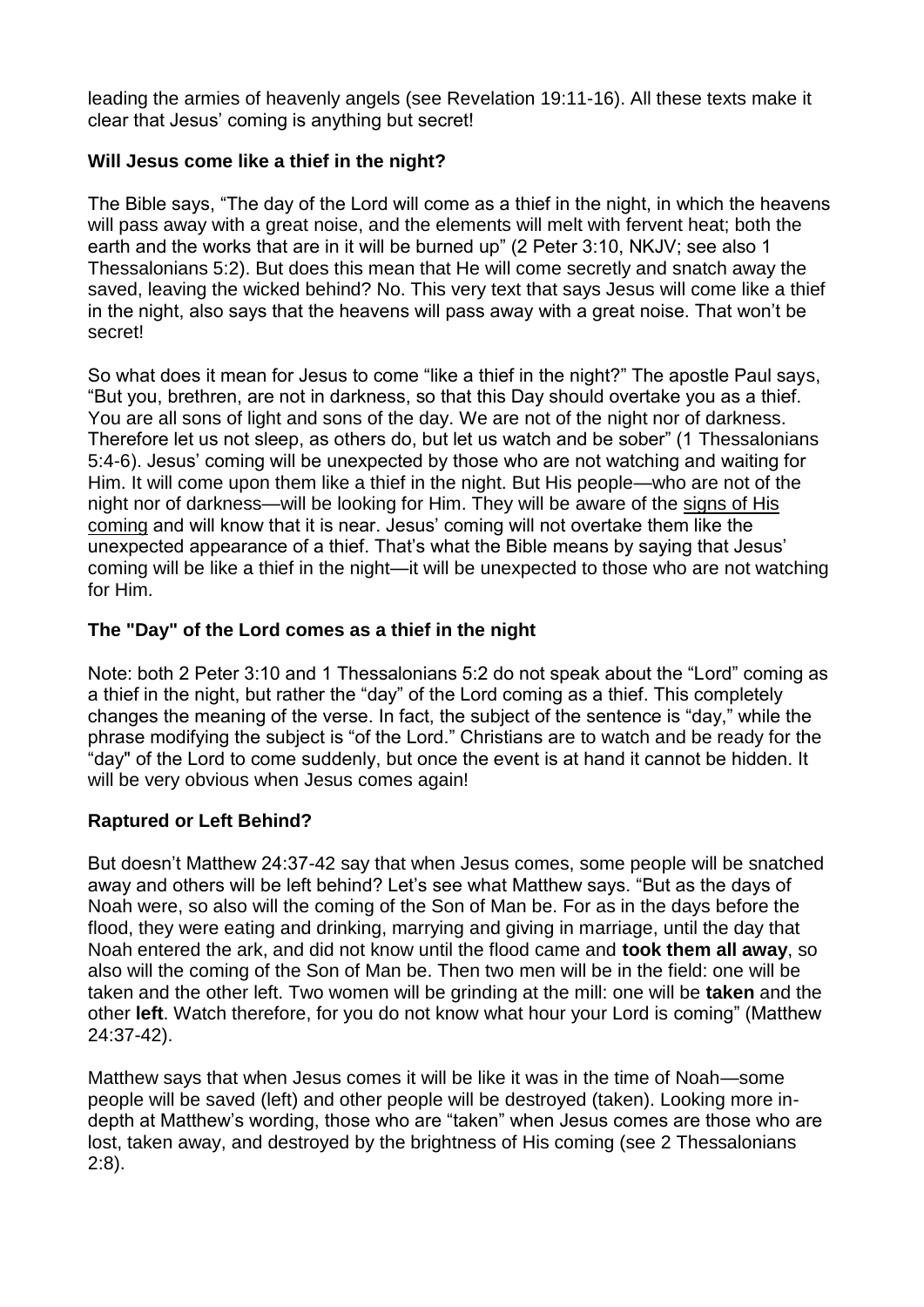You can think of it like this, imagine a flood swept through your town. Those who escaped, were left behind by the waters of the flood, while those who lost their lives were taken away by the water. Additionally, in the parallel passage of Luke 17:37, [Jesus'](https://ilford.adventistchurch.org.uk/bibleinfo_questions/who-were-twelve-disciples) 12 [apostles](https://ilford.adventistchurch.org.uk/bibleinfo_questions/who-were-twelve-disciples) ask the question, "Where Lord?" referring to those who are taken. Jesus responds by saying, "Where there is a dead body, there the vultures will gather." Thus Jesus again explains that those who are taken will be destroyed as is symbolized by the gathering of vultures seeking to consume the dead. Therefore, we can see that the Bible does not support the idea of the secret rapture for the saved.

(Note: Logically and scripturally, the question "where" only applies to those who are taken, because the location of those who are left would be the exact same location as before the event occurred.)

#### **Those who hold to the idea of a secret rapture also believe that there will be seven years of tribulation following the rapture and that during this time individuals who were left on earth will have another opportunity to accept Jesus and be saved. Is there any Bible evidence for this belief?**

#### **Seven Year Tribulation**

First, there is no biblical evidence for a seven-year period of tribulation following Jesus' return to Earth. And the Bible is clear that when Jesus returns, every person's eternal fate has been decided; individuals who are lost will not have a second chance to be saved. Jesus says, "Behold, I am coming quickly, and My reward is with Me, to give to every one according to his work" (Revelation 22:12). The Bible presents Jesus' second coming as the great climactic event of the ages when men and women are either saved or lost for eternity. There is no seven-year period to reconsider our lives and change our destiny. Jesus pictured the separation that will take place at His coming between the righteous and the wicked—the saved and the lost—in these words: "When the Son of Man comes in His glory, and all the holy angels with Him, then He will sit on the throne of His glory. All the nations will be gathered before Him, and He will separate them one from another, as a shepherd divides his sheep from the goats. And He will set the sheep on His right hand, but the goats on the left. Then the King will say to those on His right hand, 'Come, you blessed of My Father, inherit the kingdom prepared for you from the foundation of the world' . . . Then He will also say to those on the left hand, 'Depart from Me, you cursed, into the everlasting fire prepared for the devil and his angels' " (Matthew 25:31-34, 41).

That is not to say there will not be a tribulation. The Bible does certainly foretell of a soon coming "time of trouble such as never was since there was a nation, even to that time" before Jesus' return (Daniel 12:1). However, does Scripture support the interpretation that Christian believers will be raptured, and taken away from the tribulation, leaving only the wicked?

Jesus doesn't leave us in the dark and sheds light on the event that will be like none other before it. "For then shall be great tribulation, such as was not since the beginning of the world to this time, no, nor ever shall be. And except those days should be shortened, there should no flesh be saved: but for the elect's sake those days shall be shortened" (Matthew 24:21-22).

#### **Are the elect raptured before the tribulation?**

One must question, if the "elect," or God's people, are raptured before "the great tribulation," why would they need the days "shortened?" Actually, all throughout the Bible,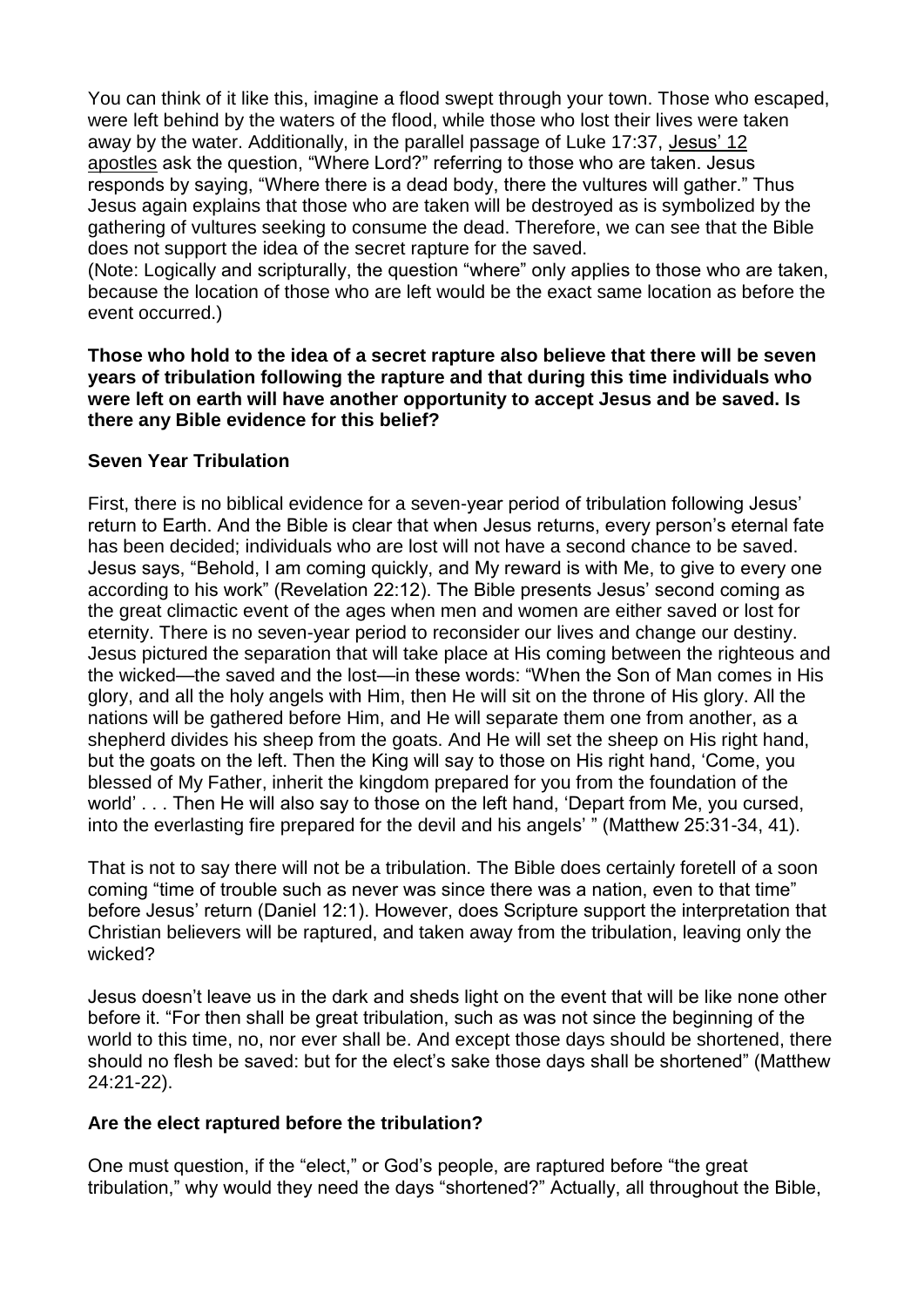we are given examples of God's people being saved in the middle of tribulations, not being saved before it.

- When the Israelites were captive in Egypt, God preserved them in the midst of the plagues that devastated Egypt. Just as Israel was delivered from Egyptian bondage after the plagues, so God's church will be protected through the plagues and be delivered from the hand of the oppressor (1 Corinthians 10:11; Psalm 91; Psalm 46).
- Shadrach, Meshach, and Abednego entered the flames when they refused to yield to the universal death decree of Babylon's King. Their death-defying faith forced them to face the flames of tribulation, and in those flames God miraculously delivered them (Daniel 3:16- 28).
- Daniel's decision to be faithful in his daily prayers caused him to be tossed into the lion's den. God saved Daniel while he was going through tribulation, not before it came (Daniel 6).

Similarly, right before Christ returns, the faithfulness of the elect will cause them to be the target of the ungodly, bringing about a time of persecution and great tribulation. However, just as throughout all of Biblical history, God preserves His elect. The same Jesus that was with the Hebrew men in the fire and lion's den, will go with us through our trials. When the last day judgments are poured out on the world, God will shield those who follow Him with all their heart and mind.

#### **How old is the rapture theory?**

Historically, the belief in the secret rapture is relatively new. Many of the notable Christian leaders of the faith understood from the Bible that Christ's coming would be a literal, audible, glorious event for God's persecuted people who would be raptured after they endured the great tribulation brought about by the antichrist including:

John Bunyan, John Calvin, Adam Clarke, Jonathan Edwards, Charles Finney, Matthew Henry, John Huss, John Knox, Hugh Latimer, C.S. Lewis, Martin [Luther,](https://ilford.adventistchurch.org.uk/bibleinfo_questions/who-was-martin-luther) D.L. Moody, George Mueller, Sir Isaac Newton, John Newton, Charles Spurgeon, William Tyndale, Isaac Watts, Charles Wesley, John Wesley, George Whitefield, William Wilberforce, John Wycliffe, Ulrich Zwingli, and many others.

Of course, the truth of a teaching is not dependent upon who believes it, but whether or not it is in line with all of the Scriptures.

#### **The rapture, pre-tribulation & last day events**

There are some other points to consider when seeing if the "secret rapture" and pretribulation understanding fits into the last events of earth's history as outlined in the Bible:

 The notion that the tribulation will occur after Christ comes for the church is glaringly inconsistent with 2 Thessalonians 2:1-3, which makes it plain that the antichrist is revealed before Jesus comes and is destroyed by the brightness of His coming (2 Thessalonians 2:8).

Thus, as we have seen, the teaching of the secret rapture is not found in line with what the Bible teaches about the Second Coming of Jesus.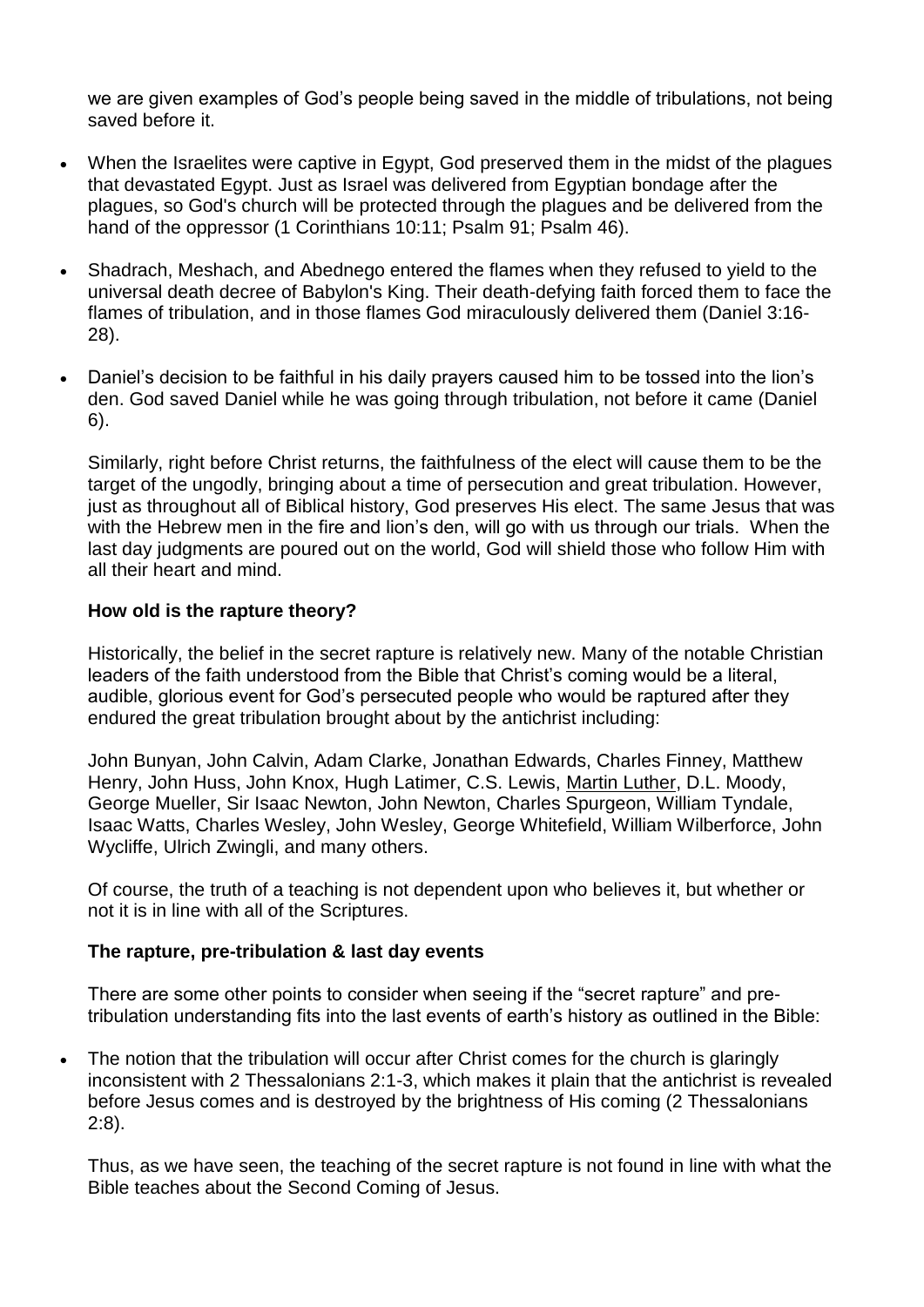#### **Bible verses about the rapture**

**John 14:1-3**, "Let not your heart be troubled; you believe in God, believe also in Me. In My Father's house are many mansions; if it were not so, I would have told you. I go to prepare a place for you. And if I go and prepare a place for you, I will come again and receive you to Myself; that where I am, there you may be also."

**Acts 1:9-11**, "Now when He had spoken these things, while they watched, He was taken up, and a cloud received Him out of their sight. And while they looked steadfastly toward heaven as He went up, behold, two men stood by them in white apparel, who also said, 'Men of Galilee, why do you stand gazing up into heaven? This same Jesus, who was taken up from you into heaven, will so come in like manner as you saw Him go into heaven.' "

**Revelation 1:7**, "Behold, He is coming with clouds, and every eye will see Him, even they who pierced Him. And all the tribes of the earth will mourn because of Him. Even so, Amen."

**Matthew 24:27**, "For as the lightning comes from the east and flashes to the west, so also will the coming of the Son of Man be."

**Matthew 24:37-42**, "But as the days of Noah were, so also will the coming of the Son of Man be. For as in the days before the flood, they were eating and drinking, marrying and giving in marriage, until the day that Noah entered the ark, and did not know until the flood came and took them all away, so also will the coming of the Son of Man be. Then two men will be in the field: one will be taken and the other left. Two women will be grinding at the mill: one will be taken and the other left. Watch therefore, for you do not know what hour your Lord is coming."

**Luke 17:35-37**, " 'Two women will be grinding together: the one will be taken and the other left. Two men will be in the field: the one will be taken and the other left.' And they answered and said to Him, 'Where, Lord?' So He said to them, 'Wherever the body is, there the eagles will be gathered together.' "

**1 Thessalonians 4:16-17**, "For the Lord Himself will descend from heaven with a shout, with the voice of an archangel, and with the trumpet of God. And the dead in Christ will rise first. Then we who are alive and remain shall be caught up together with them in the clouds to meet the Lord in the air. And thus we shall always be with the Lord."

**Revelation 6:14-17**, "Then the sky receded as a scroll when it is rolled up, and every mountain and island was moved out of its place. And the kings of the earth, the great men, the rich men, the commanders, the mighty men, every slave and every free man, hid themselves in the caves and in the rocks of the mountains, and said to the mountains and rocks, "Fall on us and hide us from the face of Him who sits on the throne and from the wrath of the Lamb! For the great day of His wrath has come, and who is able to stand?"

**Revelation 19:11-16**, "Now I saw heaven opened, and behold, a white horse. And He who sat on him was called Faithful and True, and in righteousness He judges and makes war. His eyes were like a flame of fire, and on His head were many crowns. He had a name written that no one knew except Himself. He was clothed with a robe dipped in blood, and His name is called The Word of God. And the armies in heaven, clothed in fine linen, white